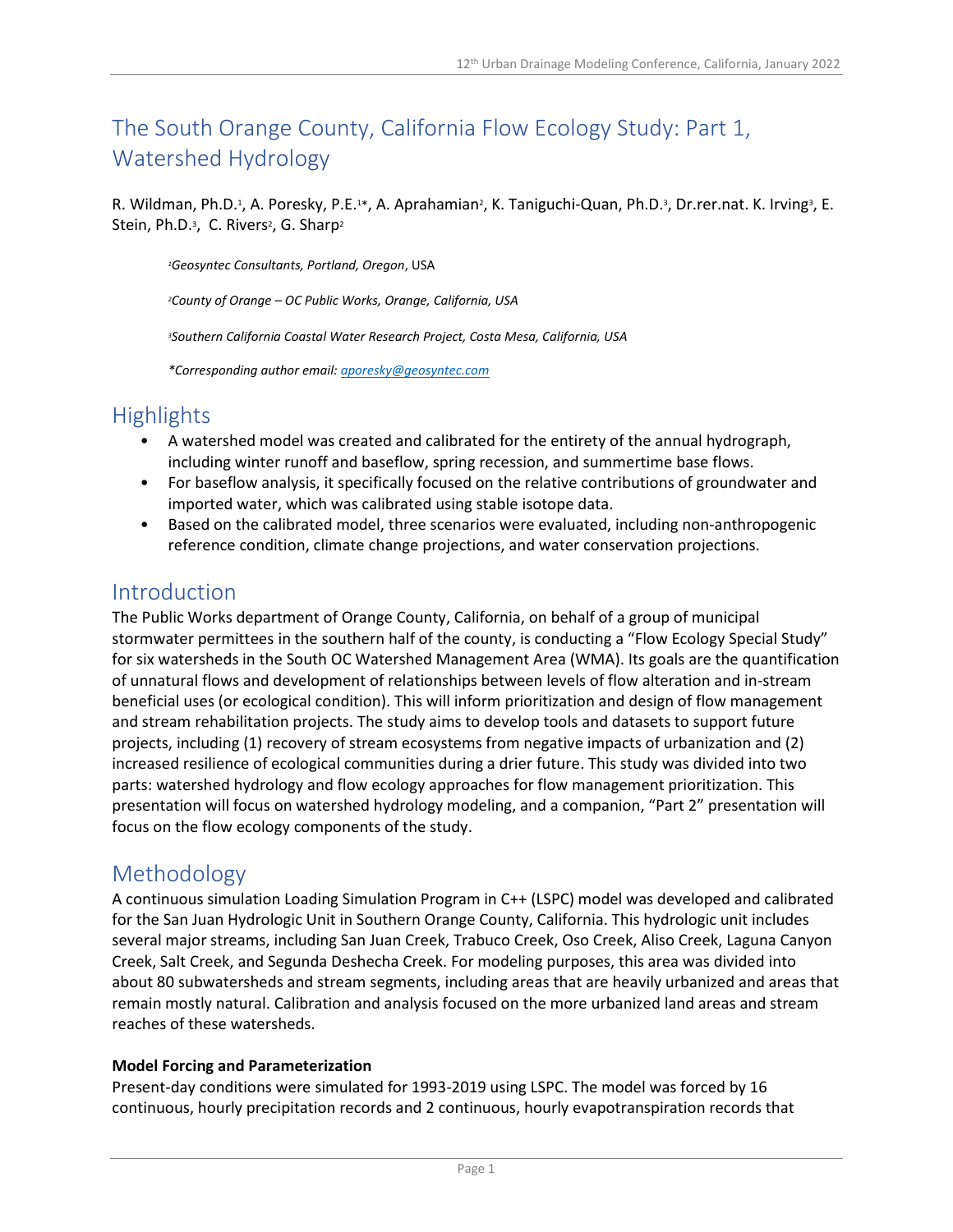spanned 1989-2019. Land use was assigned in LSPC as "hydrologic response units" (HRUs), which are unique combinations of land use, soil type, land slope, and perviousness. Characteristics of stream reaches were assigned using LiDAR data sets, and major impoundments were included in the model after examination of available as-built or design drawings. Flow diversions were modeled based on data provided by local water utilities. Outdoor water usage (i.e., landscape irrigation) was estimated based on water usage and sanitary return flow data from 2015-2019, which accounts for current levels of water efficiency measures.

#### **Model Calibration**

Three types of data were used during model calibration. Stream gauging records were available during substantial portions of the simulated period for upper Aliso Creek, lower Aliso Creek, lower Oso Creek, and lower Trabuco Creek. Where gauging data were not available, monthly dry-weather measurements conducted manually by OC staff wading into stream channels were used. The period 2015-2019 was used as a calibration period for all reaches because it includes dry weather runoff reductions achieved through municipal water conservation efforts.

Additionally, understanding the source of dry season streamflow (and matching this in the calibration) was important to assess how conditions may change in a future with less outdoor water use and potentially less rainfall. This aspect of the calibration was aided by in-stream stable isotope data that were compared to rainfall and groundwater end-member samples to understand the source of streamflow (e.g., rainwater or imported water used in irrigation).

#### **Model Scenarios**

Three scenarios were simulated with the calibrated model. First, a pre-development "Reference Condition" scenario allowed assessment of the degree of current hydrologic alteration. While reestablishing flow regimes to pre-development conditions is not the end goal, this helped determine locations where streams may now support different ecosystems compared to conditions prior to development. These augmented systems may now support valuable ecosystems but may also be more vulnerable to impacts associated with future changes. To understand in more detail the hydrology upon which future projects will rely, two future scenarios were simulated. A future Climate Change scenario evaluated how ecological flow metrics may change based on an ensemble of four climate change projections using the RCP8.5 pathway for the periods 1975-2005 and 2030-2060. A Water Conservation Scenario was developed by consulting with a local water supply district and determining that a likely future scenario involved a 14% reduction in irrigation water application in the model.

## Results and Discussion

#### **Model Calibration**

Model performance relative to calibration targets is shown for the lower Aliso Creek gauge in Table 1. The calibration was also reasonable at other locations. Stable isotope data revealed that groundwater comprises a significant portion (65-80%) of dry weather flow in most stream reaches, and so model parameterizations of groundwater infiltration and storage were adjusted to match these observations from field samples. Because groundwater infiltration in the rainy season supplied a notable fraction of summertime base flow, calibration of dry-weather streamflow required calibration of the entire yearly hydrograph, including A) high flows during wet periods, B) base flow during wet periods, C) recession following winter storms, D) springtime recession, and, most importantly for this study, E) dry summertime conditions. This calibration is shown graphically as a time series (Figure 1).